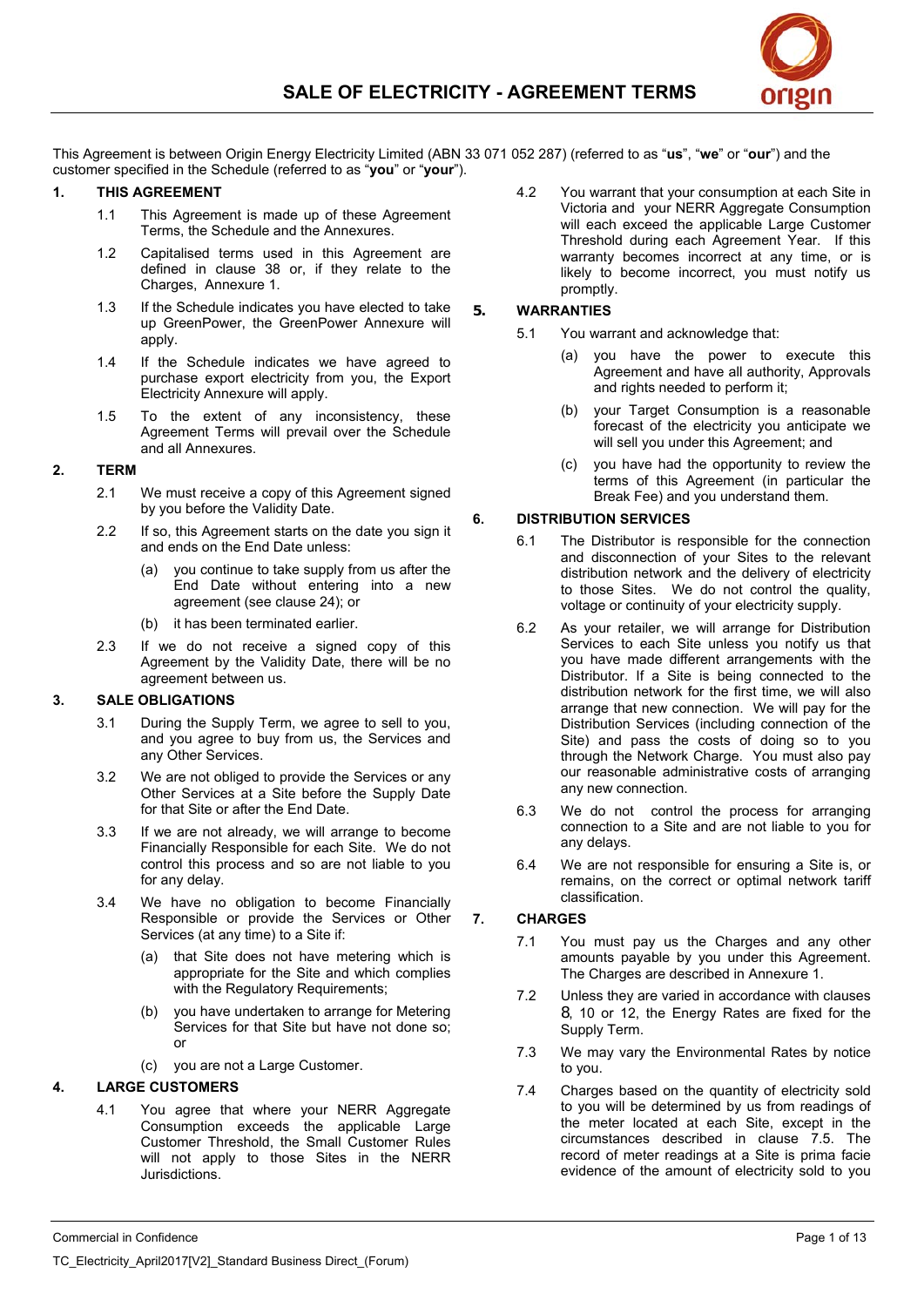unless the circumstances set out in clause 7.5(b) apply or an adjustment is made to relevant data by the Distributor or AEMO.

7.5 If:

- (a) we or the Metering Provider are unable to obtain safe access to a meter or a meter reading for any reason;
- (b) we consider the meter reading is unreliable or incorrect; or
- (c) we are unable to issue a bill using actual meter readings for any reason (such as a failure of our IT systems),

we may base the Charges on estimated data reasonably determined by us in accordance with the Regulatory Requirements or any other criteria we consider relevant.

7.6 If we base your bill on estimated data and actual data which we consider is reliable and correct becomes available, we will include an adjustment on a later bill.

# **8. CHANGE OF LAW**

- 8.1 Where there is a Change of Law we may increase or decrease the Charges to reflect our increased or decreased costs in accordance with this clause 8, and we must do so for a decrease in the Charges unless we consider the Change of Law is unlikely to have a significant impact on the Charges.
- 8.2 We will determine the amount of the increase or decrease of a Charge using reasonable methods of calculation, estimation, allocation or attribution, which may include the use of:
	- (a) estimates and forecasts;
	- (b) methodologies based on an index, industry benchmark, relevant law or regulatory guideline, published or produced by a third party;
	- (c) determinations of suitably qualified independent experts selected by us;
	- (d) averaging methodologies; or
	- (e) a combination of the above.
- 8.3 An increase or decrease under clause 8.1 may be applied retrospectively to when the Change of Law took effect.

# **9. ENVIRONMENTAL EXEMPTION**

- 9.1 You must notify us promptly if you are issued an Environmental Exemption and provide us with evidence (to our satisfaction) of that Environmental Exemption.
- 9.2 If we agree that your Environmental Exemption permits us to reduce our obligations under the relevant Environmental Legislation in respect of the electricity sold to you under this Agreement, we will propose variations to this Agreement to address this. The Environmental Charges will not change until after the variation is agreed in accordance with this clause.

### **10. OTHER RIGHTS TO VARY CHARGES**

10.1 If we become Financially Responsible for a Site more than 8 weeks after the Estimated Supply Date and the delay was not due solely to our non

performance of our obligations under this Agreement, we may vary the Energy Rates applicable to that Site.

# **11. NOTICE OF VARIATION**

- 11.1 If we vary any Charges, we will notify you of the variation, the reason for the variation and the date the variation takes effect.
- 11.2 A variation under clause 12.3 may take effect retrospectively back to and including the Supply **Date**

# **12. YOUR CONSUMPTION**

- 12.1 Your Energy Rates are based on:
	- (a) your Target Consumption; and
	- (b) your Load Profile.
- 12.2 If we request it, you must provide us with forecasts of your consumption for each Site for up to a year in advance. That forecast must be prepared on a reasonable basis using reasonable assumptions.
- 12.3 If, acting reasonably and based on available consumption data, we determine that:
	- (a) your Load Profile is likely to change, or has changed, materially; or
	- (b) the aggregate consumption for all Sites in a Jurisdiction is likely to differ, or has differed, materially from your Target Consumption for that Jurisdiction,

other than as a direct result of you utilising an Origin Product, we may vary your Energy Rates and/or Target Consumption.

- 12.4 You must notify us promptly if you expect that an event referred to in clause 12.3 will occur.
- 12.5 We are the exclusive electricity retailer for each Site. You must not without our prior written consent (not to be unreasonably withheld if there is no adverse operational or financial impact to us):
	- (a) make further connections to the distribution network for a Site;
	- (b) enter into an arrangement with any third party for curtailment of electricity consumption, or load management, at a Site; or
	- (c) install electricity generation at a Site.
- 12.6 You must not on-sell electricity supplied to a Site, except you may do so with our written consent (which will not be unreasonably withheld):
	- (a) to a Related Body Corporate; or
	- (b) where there is an embedded network at a Site.

# **13. EXPORTED ELECTRICITY**

- 13.1 If you export any electricity from a Site to the national electricity market, unless the Export Electricity Annexure applies:
	- (a) we will not pay or credit you any amount in relation to that exported electricity;
	- (b) the amount of electricity sold to you and for which you must pay us or any other Charges under this Agreement will not be reduced by the amount of electricity exported; and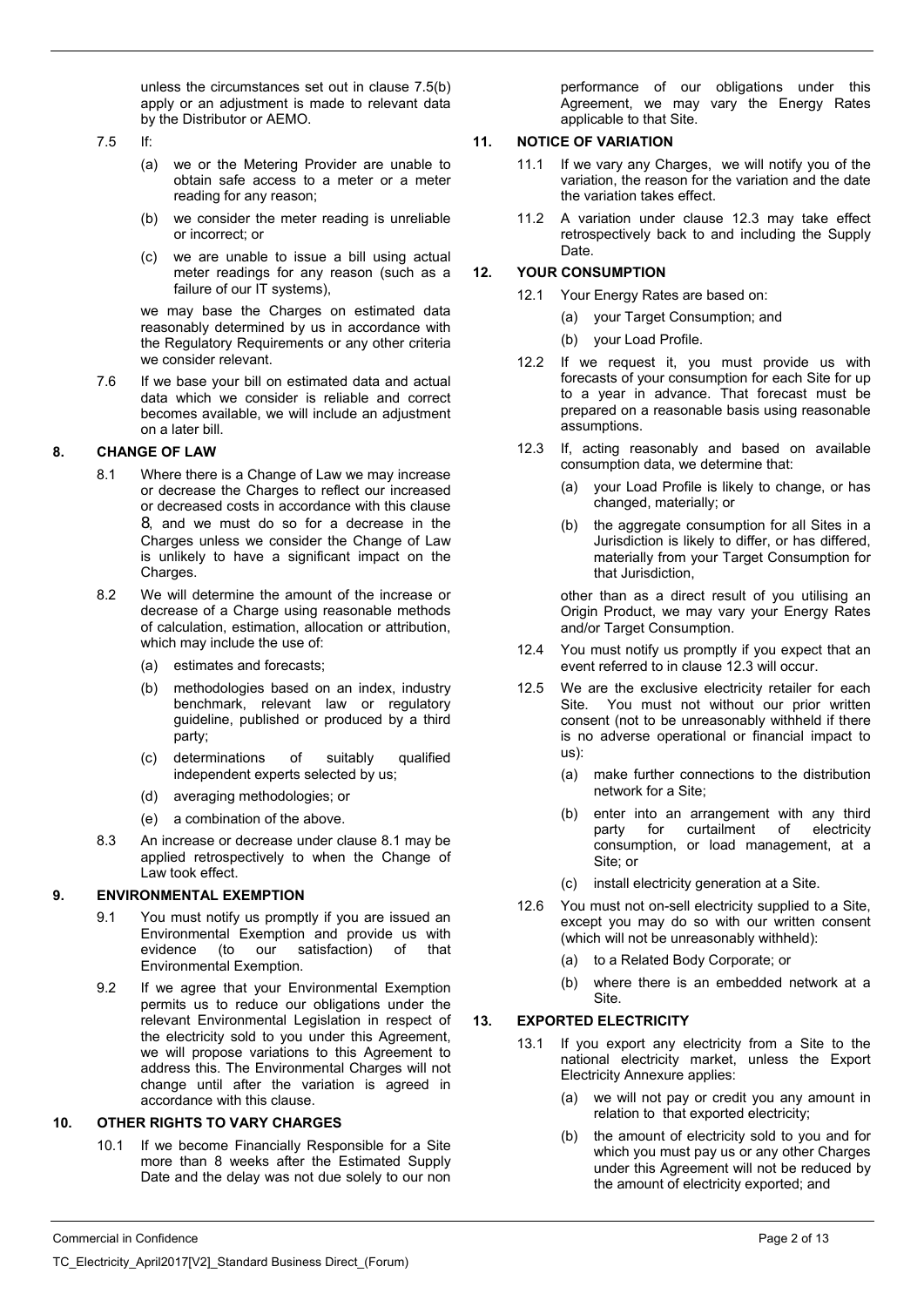(c) to the extent permitted by law, you will reimburse us for any Liability we incur or suffer relating to any Regulatory Requirements or other requirements relating to your generation of electricity.

#### **14. DISCONTINUING SUPPLY TO A SITE**

- 14.1 You may request to have supply discontinued to a Site before the End Date if you:
	- (a) no longer require us or any other retailer to sell you electricity at that Site; and
	- (b) give us 6 weeks prior notice of the date on which the Site will be vacated (such notice to also include a forwarding address for future correspondence).
- 14.2 Where supply is discontinued to a Site under clause 14.1:
	- (a) we may charge you a Break Fee under clause 23; and
	- (b) once that Break Fee has been paid, this Agreement will no longer apply to that Site.
- 14.3 If supply is discontinued, or you attempt to discontinue supply, to a Site before the End Date and you do not give us the required notice:
	- (a) you remain liable for all electricity supplied to the Site; and
	- (b) your obligations under this Agreement continue to apply to you until 6 weeks after we receive the required notice or the End Date (whichever occurs first).
- 14.4 Your Target Consumption will not change where supply to a Site is discontinued under clause 14.1 and we do not charge you a Break Fee under clause 14.2(a).

### **15. BILLING**

- 15.1 We will issue you a bill for each Site, which will be sent to the Address for Accounts.
- 15.2 The bill will include:
	- (a) the period for which the bill applies (which is normally one month);
	- (b) the consumption at the Site for that billing period;
	- (c) the Charges payable for that Site for that billing period;
	- (d) any adjustments to the Charges payable for that billing period or any other billing period in accordance with this Agreement;
	- (e) any outstanding amounts from previous bills; and
	- (f) the Due Date.
- 15.3 If you have a Basic Meter and any Charges are varied during a billing period, we may assume the electricity is consumed at a uniform daily amount for the whole of the billing period and the Charges will be calculated using a pro-rata calculation over the billing period.
- 15.4 If we have overcharged, undercharged or not charged you, we will credit or bill you for these amounts as soon as reasonably practicable after we determine you have been overcharged,

undercharged or not charged, except we will not do this more than 24 months:

- (a) after the date that any undercharges or amounts which were not charged, should have been billed; and
- (b) after the date the overcharge was billed, unless you have disputed your bill within the time specified in clause 17.
- 15.5 The 24 month limit in clause 15.4 will not apply where the undercharge or failure to charge was due to an event that was:
	- (a) outside our control; or
	- (b) caused or contributed to by the actions or omissions of you or a third party.
- 15.6 You must pay each bill in full no later than the Due Date, except in the circumstances set out in clause 17.3.
- 15.7 We may include details of any commission or fees payable by us to a broker or other third party service provider in relation to this Agreement in a bill issued to you under this clause 15.

# **16. FAILURE TO PAY**

- 16.1 If you fail to pay a bill in full or in accordance with clause 17.3 by the Due Date, we may:
	- apply any security we hold towards payment of the bill;
	- (b) arrange to disconnect the Site to which that bill applies (see clause 21.1(a));
	- (c) charge you Interest on the unpaid amount from the Due Date;
	- (d) refer your bill for collection by a debt collection agency;
	- (e) recover our costs of collecting the bill from you; or
	- (f) sell the rights to the unpaid amount to a third party who may seek to collect it from you.

### **17. BILL DISPUTES**

- 17.1 If you wish to dispute a bill, you must provide us with a notice setting out why the amount of the bill is incorrect by the Due Date.
- 17.2 We will assess your claim as soon as reasonably practicable and advise you if we consider the original bill was incorrect. If we do not agree with you, the dispute resolution procedures in clause 29 will apply.
- 17.3 If the dispute is not resolved by the Due Date, you must pay by the Due Date the greater of:
	- (a) the undisputed amount; or
	- (b) the average of the last three bills for that Site.
- 17.4 Once the dispute is resolved:
	- (a) if we owe you a refund, we will credit your next bill and subject to clause 17.5, we must pay you Interest on that amount if you notify us to do so in writing within 2 weeks of us applying the credit to your bill; or
	- (b) if you owe us an amount, you must pay it within 2 weeks from the date the dispute is resolved, and you must pay us Interest on that amount,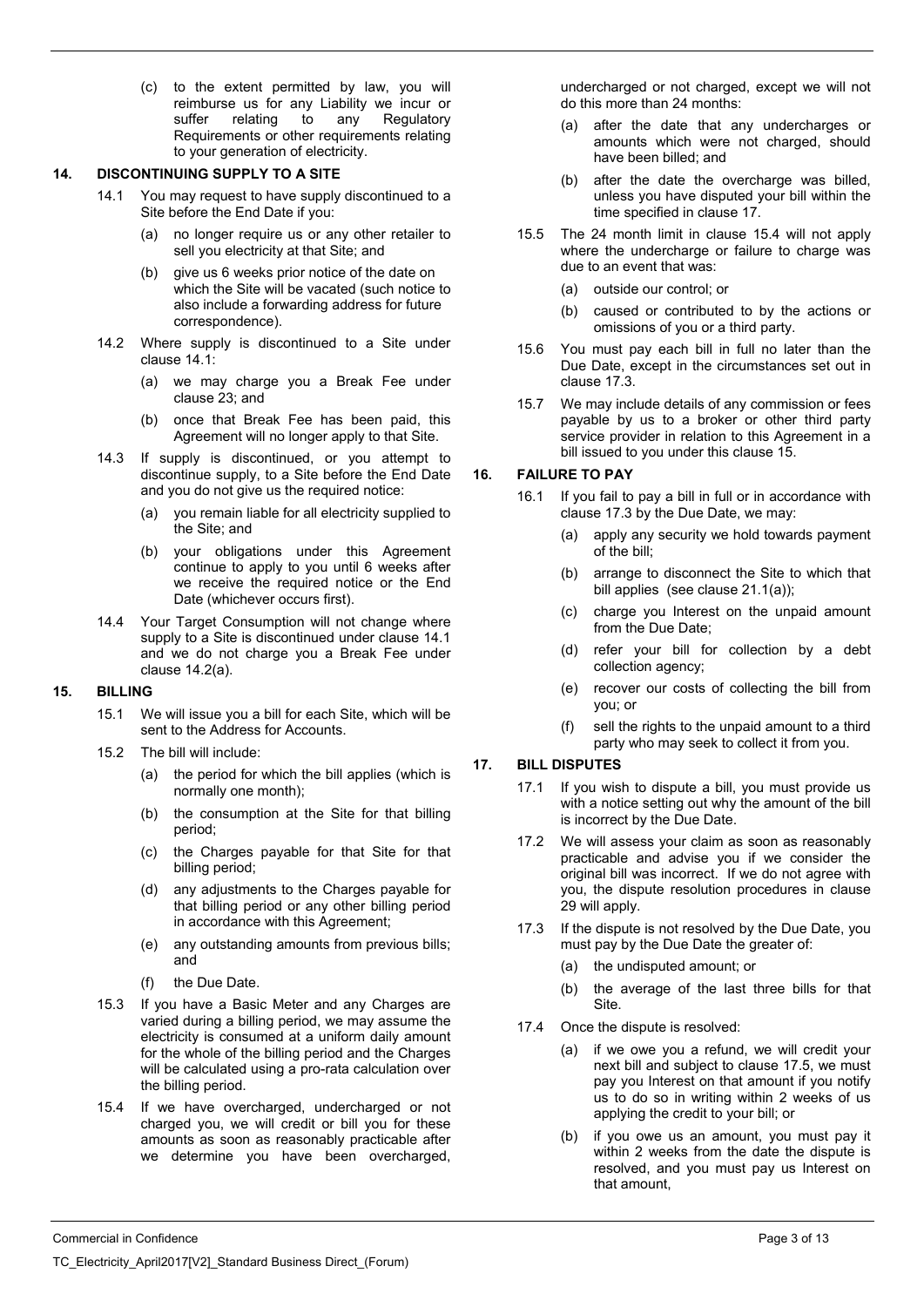where the Interest on the relevant amount is calculated from the Due Date for that amount to the date we credit your next bill or the date you pay it to us, respectively.

- 17.5 We will not pay you Interest on a refund we owe you under clause 17.4(a) if that refund was due to an event:
	- (a) that was outside our control; or
	- (b) caused or contributed to by the actions or omissions of you or a third party.

### **18. SECURITY AND CREDIT**

- 18.1 We may require you to pay us a security deposit, or provide us with another form of security, up to the amount we estimate to be the aggregate of your next three bills for all Sites if:
	- (a) you fail to pay any three bills, or two consecutive bills, on time; or
	- (b) at any time, we reasonably form the view that your creditworthiness is not satisfactory.
- 18.2 You must comply with our request within 2 weeks of receiving that request.
- 18.3 We will release the security deposit or other security after this Agreement ends and all outstanding amounts you owe us under this Agreement have been paid.

### **19. SITE ACCESS**

- 19.1 You must give us, our Representatives, the Distributor, Metering Providers and AEMO safe, convenient and unhindered access to a Site as reasonably required for the purposes of this Agreement. This includes access after this Agreement ends or a Site is removed from this Agreement to remove the meter and any other equipment or disconnect electricity supply.
- 19.2 Neither we, the Distributor or the Metering Provider need to give you notice of our intention to enter a Site, but we will give you notice if practicable, except:
	- (a) where you have provided permission to access a Site;
	- (b) where entry is during business hours for the purpose of reading, maintaining, inspecting, testing, installing, replacing, repairing or altering meter; or
	- (c) in the case of an emergency.
- 19.3 When we access your Site, we will comply with any reasonable procedures, including site safety procedures, previously specified to us by you except in an emergency.

#### **20. METERING**

- 20.1 Unless we make a different agreement with you, we will arrange on your behalf for metering equipment to be installed and/or Metering Services to be supplied by a Metering Provider at a Site in accordance with the Regulatory Requirement.
- 20.2 Subject to the Regulatory Requirements, we have discretion as to the Metering Provider we appoint and whether we accept your Direct Metering Agreement.
- 20.3 We may revoke our acceptance of your Direct Metering Agreement if the Metering Provider does not comply with the Regulatory Requirements or their obligations under the Direct Metering Agreement or any agreement we enter into with that Metering Provider concerning Metering Services provided to you. If we revoke your Direct Metering Agreement we will appoint a Metering Provider.
- 20.4 We may vary your Metering Charge, Supplementary Metering Charge, VAS Charge or Instrument Testing Charge or the terms of this Agreement if:
	- (a) we or a Metering Provider visit the Site and determine that it is appropriate to do so to reflect the nature of the Metering Services required at that Site;
	- (b) after the date you sign this Agreement, we become aware you have a Direct Metering Agreement for a Site, the Direct Metering Agreement you have ends or is varied, or we revoke our acceptance of your Direct Metering Agreement; or
	- (c) the Regulatory Requirements permit you to change the metering arrangements (including the person responsible for metering) and you elect to do so.
- 20.5 If, as a result of a variation under clause 20.4, or where supply to a Site has been discontinued under clause 14, we have to terminate or vary any contract we have entered into with any third party to perform our metering obligations under this Agreement, you will indemnify us for all Liability we incur or suffer in connection with that termination or variation.
- 20.6 The meter at a Site is the property of the Metering Provider.

### **21. DISCONNECTION**

- 21.1 We may request the Distributor to disconnect a Site if:
	- (a) you do not pay a bill in full or as contemplated by clause 17.3 by the Due Date and any part of that bill remains outstanding 1 week after we give you notice of our intention to disconnect the Site;
	- (b) you fail to comply with clause 18.2;
	- (c) you breach any other provision in this Agreement and do not remedy the breach within 3 weeks of us giving you notice that we will disconnect that Site if you do not do so within that time;
	- (d) you cease to occupy, or carry on business at, that Site;
	- (e) this Agreement is terminated in respect of that Site or in its entirety;
	- (f) you have illegally used electricity at any Site or tampered with a meter; or
	- (g) we are permitted or required to do so by the Regulatory Requirements.
- 21.2 You acknowledge that the Distributor has the power to disconnect, curtail or interrupt supply to a Site for other reasons.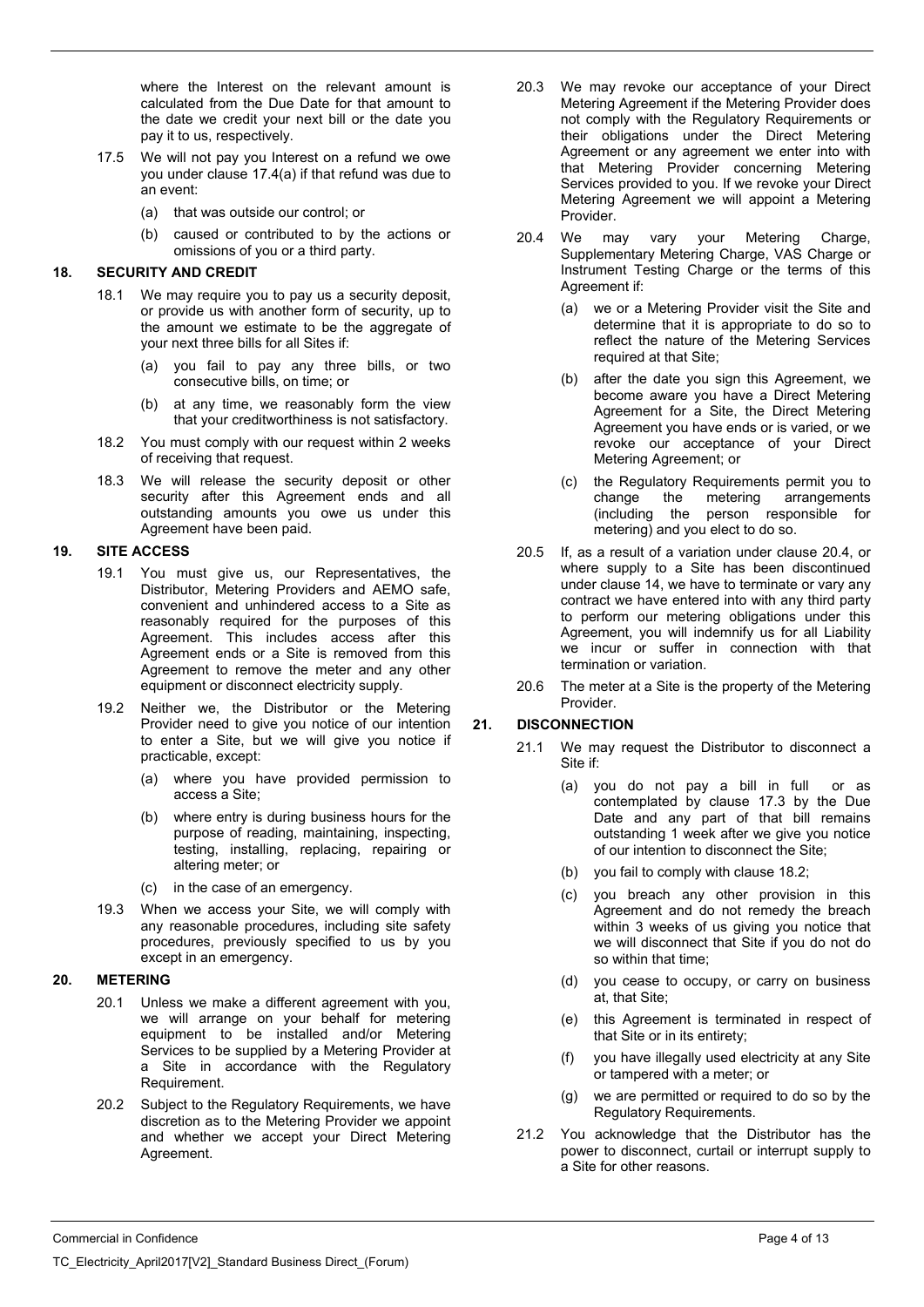- 21.3 Disconnection of a Site does not automatically terminate this Agreement for that Site.
- 21.4 You agree to indemnify us for any costs, including reasonable administrative costs, that we incur relating to disconnection and any subsequent reconnection of a Site.

#### **22. TERMINATION AND SITE CANCELLATION**

- 22.1 A party may terminate this Agreement by notice to the other:
	- (a) if an insolvency event occurs in respect of the other party; or
	- (b) if the other party is in breach of this Agreement and does not remedy such breach within 3 weeks after notice to do so;
	- (c) if any representation or warranty made by the other party is untrue or misleading (whether by omission or otherwise) when made; or
	- (d) on or after the End Date, on four weeks' notice to the other party.
- 22.2 We may terminate this Agreement (in its entirety) by notice to you:
	- (a) if there are no Sites taking electricity;
	- (b) if we reasonably form the view that your creditworthiness is not satisfactory;
	- (c) if an event of Force Majeure which has been notified in accordance with clause 27 continues for more than 6 months;
	- (d) if you are no longer a Large Customer for any Site;
	- (e) if we reasonably form the view that you have provided us with incorrect information; or
	- (f) if we reasonably form the view that there is a manifest error in a Schedule of this Agreement.
- 22.3 We may remove a Site from this Agreement by notice to you:
	- (a) if we are entitled to disconnect or have disconnected under clause 21.1;
	- (b) a Distributor has disconnected that Site for any reason;
	- (c) if we reasonably form the view that there is a manifest error in the Schedule relating to that Site;
	- (d) if we reasonably form the view that you have provided us with incorrect information relating to that Site; or
	- (e) if you are no longer a Large Customer at that Site,

and with effect from the date set out in that notice we will have no obligation to supply electricity to you under this Agreement in respect of that Site and this Agreement will end for that Site in accordance with clause 23.10.

22.4 This Agreement will automatically terminate if we are no longer permitted to sell you electricity under the Regulatory Requirements for any reason.

### **23. BREAK FEE**

- 23.1 You acknowledge and agree that you have entered into a fixed term agreement with us and if a Break Fee Event occurs prior to the End Date, we may suffer loss. To allow us to recover our genuine pre-estimate of that loss, we may charge you, and you agree to pay, the Break Fee in accordance with this clause 23.
- 23.2 The Break Fee is an amount equal to all of the Energy Charges we estimate we would have received from you for your Unconsumed Load, less the costs (including our costs of purchasing electricity at our Forward Cost of Electricity, our Cost to Serve and Cost to Carry) we estimate we would have incurred to buy and supply that Unconsumed Load to you for the remaining term of the Agreement, in each case referable to Peak Time, Shoulder Time (where applicable) and Off Peak Time.
- 23.3 The Break Fee:
	- (a) will be calculated by reference to the period from the date that the relevant Break Fee Event occurs until the End Date; and
	- (b) will never be payable in respect of electricity which is sold, and billed, to you under this Agreement; and
	- (c) will only be calculated in respect of, and be applicable to, Sites affected by the Break Fee Event.
- 23.4 In calculating your Break Fee, we will act reasonably and we will be entitled to use any or all of:
	- (a) estimates and forecasts;
	- (b) methodologies based on an index, industry benchmark, relevant law or regulatory guideline, published or produced by a third party;
	- (c) determinations of suitably qualified independent experts selected by us; and
	- (d) averaging methodologies.

As we manage the purchasing of electricity for our customers on a portfolio basis, some costs we incur and which are included in the calculation of your Break Fee may be allocated across our customers using methodologies we consider appropriate, such as on a proportionate basis across our customers.

- 23.5 As the Break Fee is based on loss we incur due to your Break Fee Event, you acknowledge that the amount of any Break Fee will depend on a range of factors, including:
	- (a) the amount of your Unconsumed Load; and
	- (b) the amount of the Forward Cost of Electricity at the time of the Break Fee Event (which may be different to your Energy Rates).
- 23.6 Accordingly, you also acknowledge that, due to the nature of the variables used in calculating your Break Fee, it is possible that your Break Fee could be substantial - particularly if you consume large amounts of electricity and the wholesale cost of electricity is lower at the time of the Break Fee Event from that applying at the time you signed this Agreement.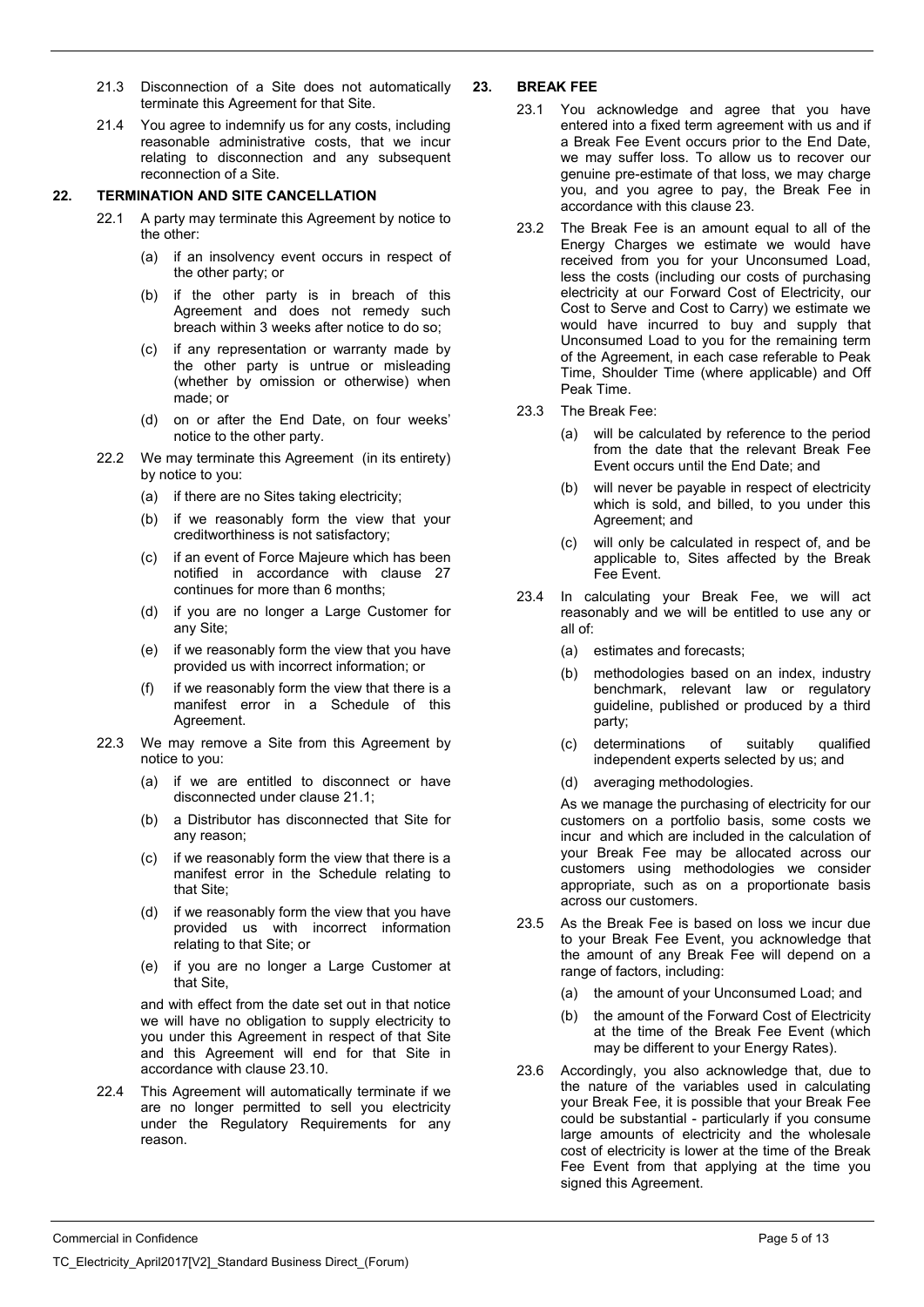- 23.7 You may request an estimate of your likely Break Fee for a proposed Break Fee Event. We will give you this estimate within a reasonable time of such request. Any estimated Break Fee will be based on information current at the date we calculate the estimate and, as such, that estimated Break Fee may be different to your actual Break Fee.
- 23.8 You must pay us the Break Fee within 2 weeks of receipt of a bill. The Break Fee will appear on your bill as the 'Combined Break Charge' and will include any amount payable under clause 20.5.
- 23.9 At your request, we will give you a statement setting out how we calculated your Break Fee.
- 23.10 Once you pay us the Break Fee for a Site:
	- (a) we will decrease your Target Consumption by the amount of the Unconsumed Load; and
	- (b) this Agreement will no longer apply to that Site.

# **24. HOLDING OVER**

- 24.1 If, at a particular Site, you continue to take Services or Other Services from us after the Supply Term or after this Agreement ends, this Agreement will continue to apply to that Site, except:
	- (a) the Energy Rates for that Site will be those notified by us to you to apply for a specified period or, if we do not notify you or the period specified by us has expired, equal to the applicable Default Rate; and
	- (b) we may vary any of the other Charges and the terms of this Agreement by notice to you.
- 24.2 We may vary the Energy Rates, Charges and terms more than once after the Supply Term ends. We will give you notice in accordance with clause 11.1 at least one month before the variation takes effect.

# **25. RISK AND LIABILITY**

- 25.1 Title and risk in the electricity passes to you at the first point of connection at each Site.
- 25.2 You indemnify us against any claim, or from any Liability we incur or suffer, in connection with or arising from this Agreement, relating to:
	- (a) your breach of this Agreement;
	- (b) your negligence; and
	- (c) any act or omission by you or your Representatives to the extent we (or our Related Bodies Corporate) have indemnified the Distributor or Meter Provider for that Liability.
- 25.3 If you incur Liability in connection with this Agreement arising in connection with an act or omission of the Distributor or Meter Provider, we are not liable to you except to the extent we recover the Liability from the Distributor or Meter Provider.
- 25.4 Subject to clause 25.3, we are not liable to you for any Liability in connection with or arising from this Agreement except to the extent such Liability arose directly from our Wilful Default.
- 25.5 Subject to clauses 25.3 and 25.4, to the extent permitted by law, our aggregate Liability in connection with this Agreement (including for breach of a consumer guarantee under the *Competition and Consumer Act* 2010) is limited to:
	- (a) the replacement of the goods or services or the sale of equivalent goods or services; or
	- (b) the payment of the cost of replacing the goods or services, or of acquiring equivalent goods or services.
- 25.6 This Agreement does not vary or exclude the operation of:
	- (a) section 119 and 120 of the NEL;
	- (b) section 97A of the *Electricity Act 1994 (Qld);*  or
	- (c) section 316 of the National Energy Retail Law.
- 25.7 Each party must do all things reasonably necessary to mitigate any Liability under this Agreement.
- 25.8 Any warranty or guarantee required by law to be incorporated into this Agreement is incorporated. Any warranty, guarantee or implied term which can be excluded by law is excluded.
- 25.9 Without affecting your obligation to pay all of the Charges and other amounts payable by you under this Agreement, neither party is liable to, and must not make a claim against, the other party for any Excluded Loss in connection with or arising from this Agreement, except for your liability to us under clause 25.2(c) in which case you are liable to us, and we may make a claim for, Excluded Loss.
- 25.10 You must prevent any damage to or interference with equipment (including metering equipment) owned or operated by us, the Distributor or a Metering Provider.
- 25.11 You must comply with the Regulatory Requirements and any other relevant code or law that applies to the sale of Services or Other Services to you.
- 25.12 You agree that for each indemnity you give in favour of us, you intend to confer a benefit on us and each of our Related Bodies Corporate and you acknowledge that we hold the benefit of each of those indemnities on trust for the benefit of each of our Related Bodies Corporate.

# **26. PARTNERSHIPS AND TRUSTS**

- 26.1 If you are a partner in a partnership, each partner is jointly and severally liable under this Agreement.
- 26.2 If you enter this Agreement as a trustee you represent and warrant in your own right and as trustee of the Trust, that as at the date of this Agreement and until such time as all your obligations under this Agreement are discharged:
	- (a) you are the sole trustee of the Trust;
	- (b) you have the requisite capacity and authority to enter this Agreement on behalf of, and to bind the beneficiaries of, that Trust and to perform all obligations under this Agreement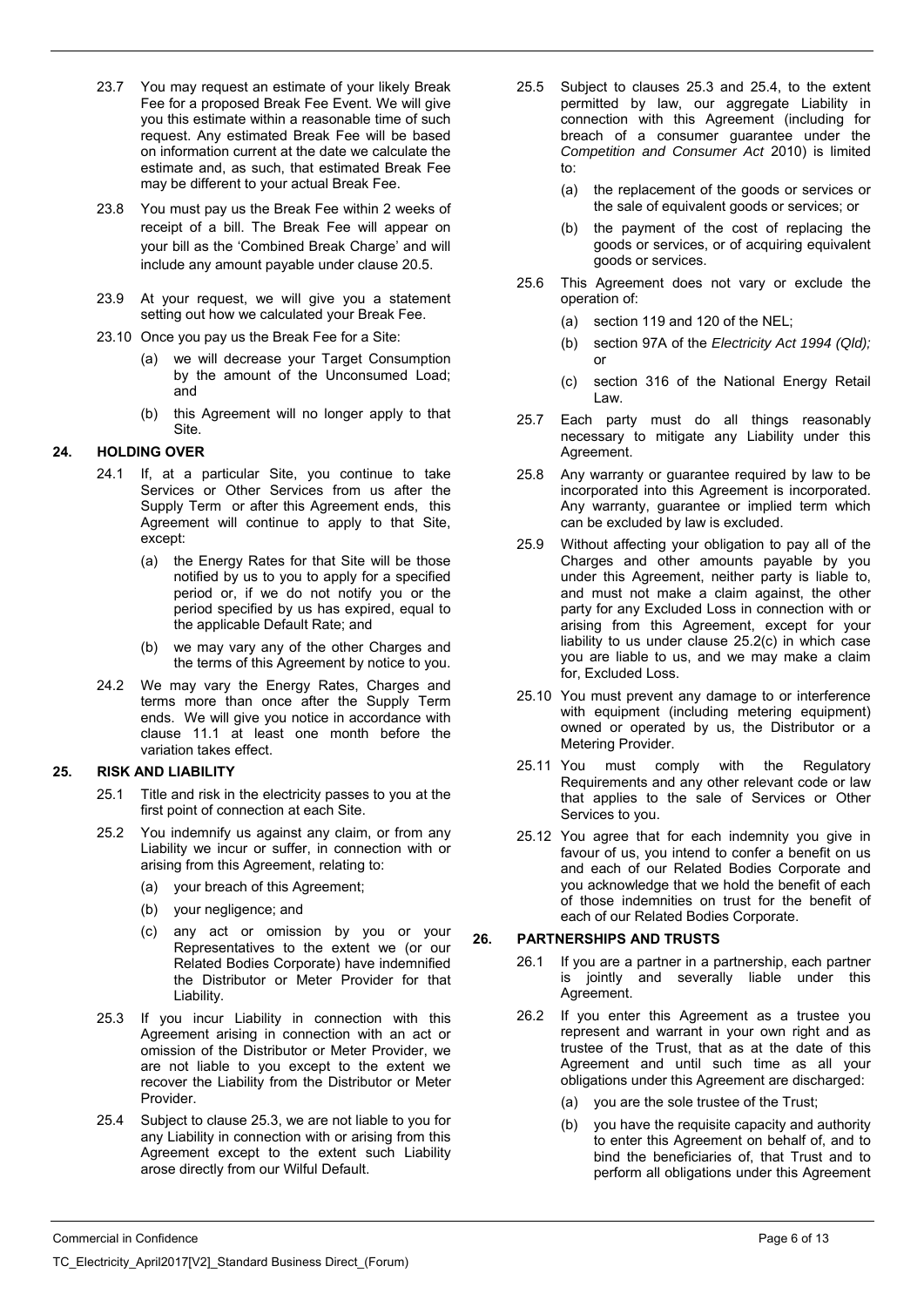pursuant to the documents governing that Trust; and

(c) you have the right to be fully indemnified out of the assets of the Trust in relation to this Agreement and the assets of the Trust are sufficient to satisfy all obligations of the Trust under this Agreement.

# **27. FORCE MAJEURE**

- 27.1 A party will be excused for any non performance of its obligations under this Agreement (other than an obligation to pay money) during the time and to the extent that Force Majeure prevents the party from doing so.
- 27.2 A party must:
	- (a) try to remove, overcome or minimise the effects of Force Majeure as soon as it can; and
	- (b) give the other party prompt notice of the Force Majeure including details of its expected duration.
- 27.3 If the effect of such an event are widespread, we may give you prompt notice by making the necessary information available on a 24 hour telephone service promptly after becoming aware of the event.

# **28. GST**

- 28.1 In this clause, all terms that are defined in the GST law have the same meaning in this clause.
- 28.2 The supplier will add the prevailing rate of GST onto the consideration for any taxable supplies made in connection with this Agreement, and the recipient agrees to pay that GST following the receipt of a tax invoice from the supplier.
- 28.3 The GST applicable to any taxable supplies made in connection with this Agreement is payable at the same time as the consideration for those supplies.
- 28.4 Where a party reimburses the other party for an expense or other amount, the reimbursement will be net of any input tax credit the supplier is entitled to claim.

### **29. DISPUTE RESOLUTION**

- 29.1 All disputes must be dealt with in accordance with this clause 29.
- 29.2 The party claiming the dispute must give a written notice to the other party setting out particulars of the dispute (**Dispute Notice**).
- 29.3 The dispute must be referred to senior representatives of the parties. The senior representatives must meet (by telephone if not in person) within 2 weeks and negotiate to resolve the dispute.
- 29.4 If for any reason the dispute has not been resolved within 4 weeks after service of the Dispute Notice either party may commence court proceedings.
- 29.5 Pending the resolution or determination of a dispute, each party must continue to perform their respective obligations under this Agreement.
- 29.6 Nothing in clause 29 prevents a party from:
- (a) seeking urgent interlocutory or declaratory relief where, in that party's reasonable opinion, that action is necessary to protect that party's rights; or
- (b) terminating this Agreement where it has a right under the Agreement to do so.
- 29.7 You indemnify us for any Liability we incur or suffer if you dispute a bill or other matter other than under clause 17 or clause 29 (as applicable).

### **30. CONFIDENTIALITY**

- 30.1 Both parties must keep all Confidential Information confidential for 3 years after this Agreement ends.
- 30.2 Either party may disclose Confidential Information:
	- (a) with the other party's prior written consent;
	- (b) on a confidential basis to its officers, employees, agents, advisers and insurers (or those of a Related Body Corporate) to the extent disclosure is reasonably required;
	- (c) if required by Regulatory Requirements, law or applicable stock exchange rules; or
	- (d) to a Related Body Corporate for any reason.
- 30.3 We may request, use and disclose Confidential Information and other information about you to the extent we reasonably consider it is required:
	- (a) to enable us to obtain a credit report on you;
	- (b) in communications with AEMO, any Regulatory Authority or the Distributor, Metering Provider or any service provider we engage to provide the Services or Other Services to you; or
	- (c) if necessary in an emergency situation.
- 30.4 You consent for us to provide the Metering Data for each Site to our Related Bodies Corporate.

### **31. PRIVACY**

31.1 Both parties must comply with applicable provisions of the *Privacy Act 1988 (Cth).*

### **32. VARIATIONS TO THE AGREEMENT AND WAIVER**

- 32.1 Unless otherwise specified in this Agreement, any variations to the terms of this Agreement or any waiver of any rights of any party has no effect unless it is in writing and signed by the parties (in the case of a variation) or the party granting the waiver (in the case of a waiver).
- 32.2 Where this Agreement is varied at your request, you must pay us the Administration Charge to cover our reasonable administration costs.

### **33. ASSIGNMENT**

- 33.1 We may assign, transfer or novate this Agreement to any of our Related Bodies Corporate or any third party by prior notice to you.
- 33.2 You may only assign, transfer or novate this Agreement with our prior written consent.

### **34. NOTICES**

- 34.1 A notice or other communication under this Agreement is only effective if:
	- (a) in writing and addressed to the person to whom it is given; and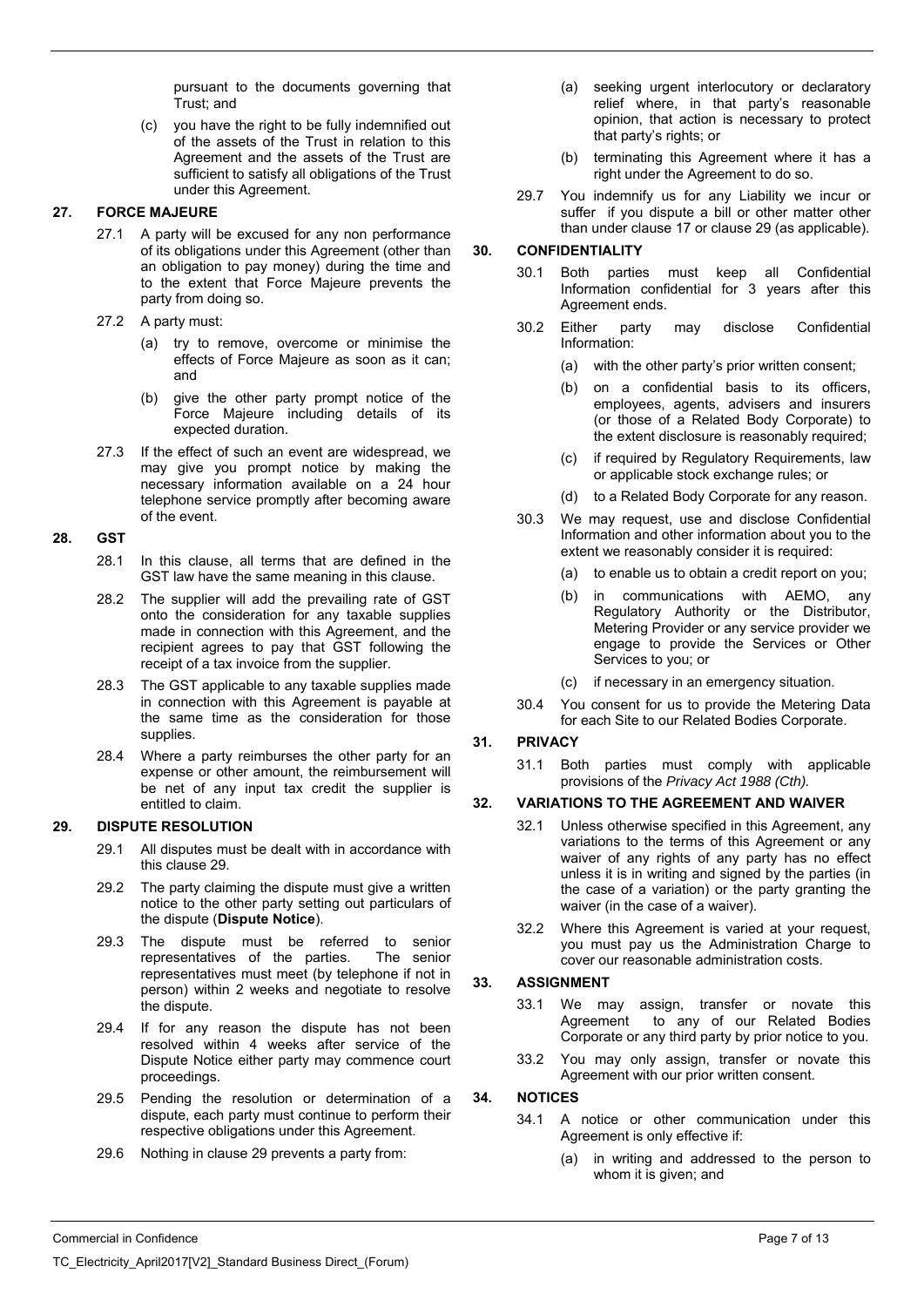- (b) where we are the recipient, sent by pre-paid mail to GPO Box 186 Melbourne Vic 3001 or sent by email to the Origin email address specified in the Schedule; or
- (c) where you are the recipient, sent by bill, sent to any Address for Accounts or sent by email to the email address as notified by you to us.
- 34.2 A notice is given:
	- (a) if sent by email 24 hours after the email was sent, unless the sender receives an automated message that the email was not delivered or knows the email was not delivered or could not be read; or
	- (b) if sent by mail if sent by priority mail, 3 Business Days after posting, or if sent by regular mail, 6 Business Days after posting.

# **35. LAWS APPLICABLE TO THIS AGREEMENT**

- 35.1 If there is one Site or all Sites are in the same Jurisdiction, this Agreement is governed by the laws in force in the Jurisdiction where the Sites are located.
- 35.2 If there are Sites in more than one Jurisdiction, this Agreement is governed by the laws in force in Victoria. However, the Regulatory Requirements in a Jurisdiction continue to apply to Sites in that Jurisdiction.
- 35.3 You submit to the non-exclusive jurisdiction of the courts of the place determined in accordance with clauses 35.1 and 35.2.

### **36. ANTI-BRIBERY**

- 36.1 You must ensure that you and your Representatives comply with all applicable antibribery, fraud, secret commission and corruption laws.
- 36.2 You agree that you and your Representatives have not received, and will not receive, any payment, benefit or other thing of value (whether by way of gift, kickback or otherwise) in connection with this Agreement that is not legitimately due to you or your Representatives.
- 36.3 You must not make any facilitation payment in connection with this Agreement.

### **37. GENERAL PROVISIONS**

- 37.1 This Agreement supersedes all prior and other<br>negotiations. representations. proposals. negotiations, representations, understandings and agreements, whether written or oral, relating to the subject matter of this Agreement.
- 37.2 You acknowledge you have not relied on any predictions, forecasts, advice or statements of opinion by us, or any of our employees or agents, as to the appropriateness or financial effect of this Agreement, market conditions, the likelihood of price changes or any Change of Law.
- 37.3 Clauses 19.2, 23, 25, 30 and 31 survive termination or expiry of this Agreement. Other terms of this Agreement will survive termination or expiry of this Agreement where it is necessary for it to do so to enable a party to enforce a right accrued on or before termination or expiry.
- 37.4 It is not necessary for us to incur an expense or make a payment before enforcing a right of

indemnity conferred by this Agreement or to vary the Charges in accordance with this Agreement.

- 37.5 If any part of this Agreement is unlawful, unenforceable or invalid, that part will be treated as removed from the Agreement, but the rest of the Agreement is not affected.
- 37.6 Representations and warranties set out in this Agreement are made, given and repeated on the date you sign the Agreement, the Supply Date and each following day until this Agreement ends.

### **38. DEFINITIONS**

The following definitions apply in this Agreement unless the context requires otherwise.

**Address for Accounts** means the address for accounts specified in the Schedule.

**AEMO** means the Australian Energy Market Operator.

**Agreement Date** means the date of you sign this Agreement.

**Agreement Terms** means this document.

**Agreement Year** means each successive period identified as a year, or where there is only one year, the period identified as Agreement Year 1, as set out in the Energy Rates table in the Schedule.

**Annexure** means an annexure to these Agreement Terms.

**Approval** means any licence, permit, consent, authorisation, approval, registration, determination, certificate, exemption, filing, notice, qualification or other requirement (and any conditions attached to any of them) of or issued by any Regulatory Authority that must be obtained, held or satisfied to supply, perform, receive or use the Services or Other Services, or for either party to perform its obligations under this Agreement.

**Basic Meter** means a metering installation without a device that collects and stores interval metering data and allows such data to be read remotely.

**Break Fee Event** means any of the following events:

- (a) this Agreement is terminated in its entirety for any reason other than termination under clauses 22.1 (by you), clause 22.2(f) or 22.4;
- (b) where supply is discontinued to a Site in accordance with clause 14.1;
- (c) we remove a Site and terminate this Agreement in part in relation to that Site in accordance with clause 22.3 other than removal or termination under clause 22.3(c); or
- (d) this Agreement no longer applies to a Site for any reason,

before the End Date.

**Business Day** means a day that is not a Saturday, Sunday or a Jurisdiction wide public holiday in the Jurisdiction where the Site is located.

**Change of Law** means:

- (a) any Regulatory Requirement or Tax being:
	- (i) introduced, taking effect or commencing; or
	- (ii) amended or repealed,

in whole or in part after the Agreement Date;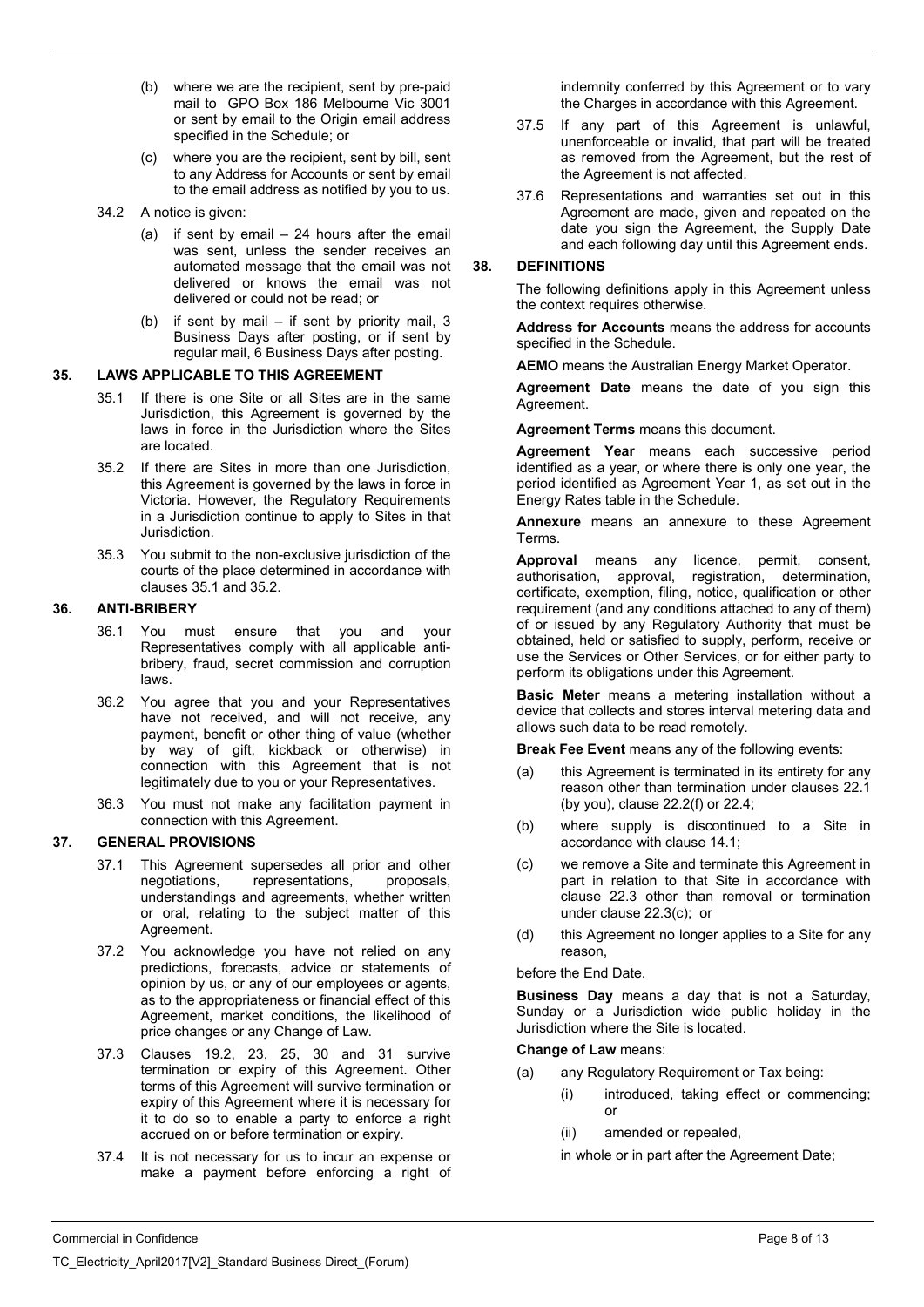- (b) the rate at, or basis on, which any Tax is levied or calculated being increased or decreased from the rate or basis prevailing as at the Agreement Date;
- (c) a variation in the interpretation, effect or administration of a Regulatory Requirement or Tax by a Regulatory Authority which is effected by way of a public pronouncement after the Agreement Date; or
- (d) a scheme that provides for us to gain or hold any Approval or authorisation or to purchase, hold or surrender any certificate, permit or instrument or directly or indirectly imposes costs, including costs passed through from third parties, on us, being:
	- (i) introduced, taking effect or commencing; or
	- (ii) amended or repealed,

in whole or in part after the Agreement Date,

that has or will directly or indirectly affect the costs that we have or will incur, in connection with this Agreement, except that a Change of Law does not apply if the event in question relates to income tax as defined in the *Income Tax Assessment Act 1997* (Cth).

**Charges** mean the charges described in Annexure 1.

**Confidential Information** means:

- (a) clause 25 of this Agreement, the Schedules and Annexures;
- (b) all information relating to the Charges disclosed or made available to a party by or on behalf of the other party; or
- (c) all information a party derives or produces, whether in whole or in part, from the information disclosed under paragraphs (a) and (b).

**Cost to Carry** means our estimate of the costs we would have incurred as a result of the time difference between when we pay for wholesale energy, network and other third party charges related to the sale of electricity to you and when you pay us those charges as billed to you under this Agreement. This cost is expressed as dollars per megawatt hour.

**Cost to Serve** means our estimate of the costs we would have incurred to service your account from the date of the Break Fee Event to the End Date but will not incur because of the Break Fee Event. This cost is expressed as dollars per megawatt hour.

**Default Rate** means the rate published by us from time to time on our website and described as the "Default Rate" for Commercial & Industrial Electricity Supply Agreements or sent by notice to you.

**Direct Metering Agreement** or **DMA** means, with respect to a Site, an agreement between you and a Metering Provider for Metering Services at that Site.

**Distribution Services** means the services provided by the Distributor relating to you or a Site.

**Distributor** means the entity that is authorised or licensed to supply Distribution Services through the distribution network to which a Site is connected.

**Due Date** means the date you must pay your bill by as specified on the bill which will be consistent with the Payment Term.

**End Date** is the date specified in the Schedule.

**Environmental Exemption** means an exemption created under the governing legislation for an Environmental Product (as defined in Annexure 1).

**Environmental Legislation** means the REC Legislation, ESS Legislation, VEET Legislation or *Energy Efficiency (Cost of Living) Improvement Act 2012*.

**ESS Legislation** means the *Electricity Supply Act 1995* (NSW) and related regulations.

**Estimated Supply Date** means for a Site, the estimated supply date for that Site, as specified in the Schedule.

### **Excluded Loss** means:

- (a) loss of contract, profit, revenue or anticipated savings;
- (b) loss of, or damage to, reputation, credit rating orgoodwill;
- (c) loss or denial of opportunity;
- (d) loss of access to markets;
- (e) overheads and wasted expenditure;
- (f) financing costs;
- (g) special, incidental or punitive damages; or
- (h) loss or damage arising from special circumstances that are outside the ordinary course of things,

however arising in respect of any circumstances under or in connection with this Agreement and/or the Services or Other Services, and regardless of whether a claim for same is made under this Agreement, a Regulatory Requirement, tort, negligence, strict liability, under an indemnity or a warranty, in equity or otherwise.

**Financially Responsible** has the meaning given to that term in the Rules.

**Force Majeure** means, with respect to an obligation of a party under this Agreement, any event or circumstance occurring on or after the Supply Date that:

- (a) is not within the reasonable control of that party;
- (b) could not be prevented, overcome or remedied by the exercise of due diligence and good industry practice by that party; and
- (c) results in that party being unable to meet or perform that obligation, or delays its ability to do so.

**Forward Cost of Electricity** means, in respect of a Jurisdiction, our estimate of our wholesale cost of electricity per megawatt hour in that Jurisdiction, for each of the Peak Time, Shoulder Time and Off Peak Time (as applicable), for the period from the Break Fee Event to the End Date.

**GST** has the meaning given in the GST law.

**GST** law has the same meaning as in the *A New Tax System (Goods and Servies Tax) Act 1999 (Cth).* 

**Instrument Testing** means any testing of the current transformers and/or voltage transformers which may form part of the metering installation at a Site or any site of our other customers, which we are required to carry out to comply with the Regulatory Requirements.

**Interest** means the Reserve Bank of Australia cash rate plus 8%, calculated daily, and at our discretion, compounded monthly*.*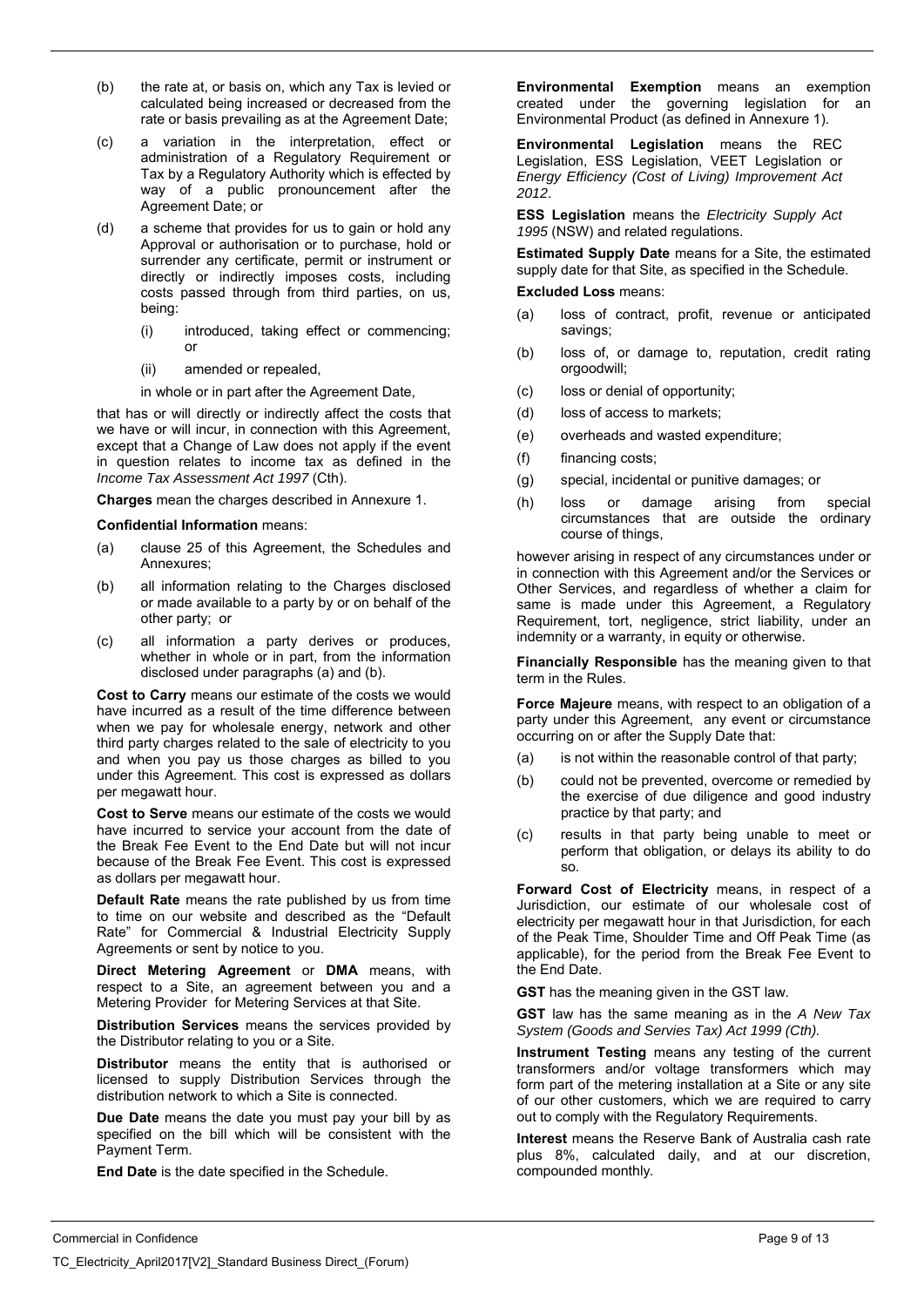**Jurisdiction** means Victoria, South Australia, New South Wales, the Australian Capital Territory or Queensland, as the context requires.

**Large Customer** is a customer whose consumption at a Site (or Sites where aggregated under clause 4.1) exceeds the Large Customer Threshold.

Large Customer Threshold means the threshold at which the Small Customer Rules no longer apply to a Site in a Jurisdiction, which at the date of this Agreement is:

- (a) 40MWh per annum in Victoria;
- (b) 160MWh per annum in South Australia; and
- (c) 100MWh per annum in all other Jurisdictions.

**Liability** includes any loss, damage, liability, cost, charges and expenses.

**Load Profile** means the pattern of consumption for a typical customer of your type (as determined by us or your historical load profile (if we have it)).

**Metering Data** has the meaning given in the Rules.

**Metering Provider** means a person who provides Metering Services and/or Instrument Testing.

**Metering Services** includes the installation, maintenance or testing of metering equipment at a Site and the reading and forwarding of data from that metering equipment to us, the Distributor and AEMO and discharging our regulatory obligations in relation to those services (but excludes Instrument Testing).

**NEL** means the National Electricity Law that is contained in a Schedule to the *National Electricity (South Australia) Act 1996* and has been adopted by each of the participating jurisdictions.

**NERR Aggregate Consumption** means the total consumption for all Sites in NERR Jurisdictions.

**NERR Jurisdictions** means those Jurisdictions in which Sites are located and the National Energy Retail Rules apply, which are currently Queensland, New South Wales, South Australia and Australian Capital Territory.

**Origin Product** means a product or service that we agree to provide you during the Term at a Site, as specified in the Schedule or as otherwise agreed between us from time to time.

**Other Services** means, in respect of a Site, any services other than the Services (including goods) which you agree to buy from us in respect of that Site.

**Payment Term** means the period specified in the Schedule.

**REC Legislation** means the *Renewable Energy (Electricity) Act 2000* (Cth) and the *Renewable Energy (Electricity) (Charge) Act 2000* (Cth) and related regulations.

### **Regulatory Authority** means:

- (a) any government or a governmental, quasi governmental or judicial entity or authority;
- (b) a stock exchange; and
- (c) any other authority, agency, commission, regulator, ministry, department, instrument, tribunal (including any pricing body), enterprise, delegated authority or similar entity,

whether of Australia or elsewhere that has powers or jurisdiction under any Regulatory Requirement over a party or any act relating to this Agreement.

#### **Regulatory Requirements** means:

- (a) any act, regulation or other statutory instrument or proclamation of any applicable jurisdiction in which any act or obligation in connection with this Agreement is or is to be carried out or regulated:
- (b) any applicable law, whether of a legislative, equitable or common law nature;
- (c) any applicable Australian Standards and codes; and
- (d) any judgment, decree or similar order with mandatory effect or any binding requirement or mandatory approval of a Regulatory Authority, including any Approval,

relevant to a party or the supply, performance, receipt or use of all or part of the Services or Other Services.

**Related Body Corporate** has the meaning given in the *Corporations Act 2001* (Cth).

**Representative** means a party and its Related Bodies Corporate, and each officer, director, employee, representative, agent of, secondee to, and contractor, to each of them.

**Rules** mean the National Electricity Rules.

**Schedule** means the schedule to these Agreement Terms.

**Services** means with respect to a Site:

- (a) the sale of electricity at that Site; and
- (b) ancillary services, such as the procuring of Distribution Services or Metering Services for that Site.

**Site** means each site specified in the Schedule, except those sites which have been removed or to which this Agreement no longer applies in accordance with clauses 14.2 or 22.3 are not included.

**Small Customer Rules** means Division 3 of Part 1 and Part 2 of the National Energy Retail Rules and relevant provisions of the Victoria Energy Retail Code.

**Supply Date** means, for each Site, the later of the date we become Financially Responsible for that Site or the Estimated Supply Date.

**Supply Term** means the period from the earliest Supply Date for any Site under this Agreement to the earlier of the End Date or termination of this Agreement.

**Target Consumption** means the quantity of electricity which we anticipate selling you in each Jurisdiction in an Agreement Year as specified in the Schedule.

**Tax** means a tax (including corporate tax, resource rent tax, income tax, fringe benefits tax, payroll tax, PAYG and subcontractor's taxes), levy, duty (including customs duty and stamp duty), excise, charge, royalty (whether based on value, profit or otherwise), fee, surcharge, contribution, impost, deduction or withholding, however it is described, whether direct or indirect, by whatever method collected or recovered, that is imposed by a Regulatory Requirement or by a Regulatory Authority, in any jurisdiction (including a liability on an entity as a result of its being jointly or severally liable for another entity's Tax).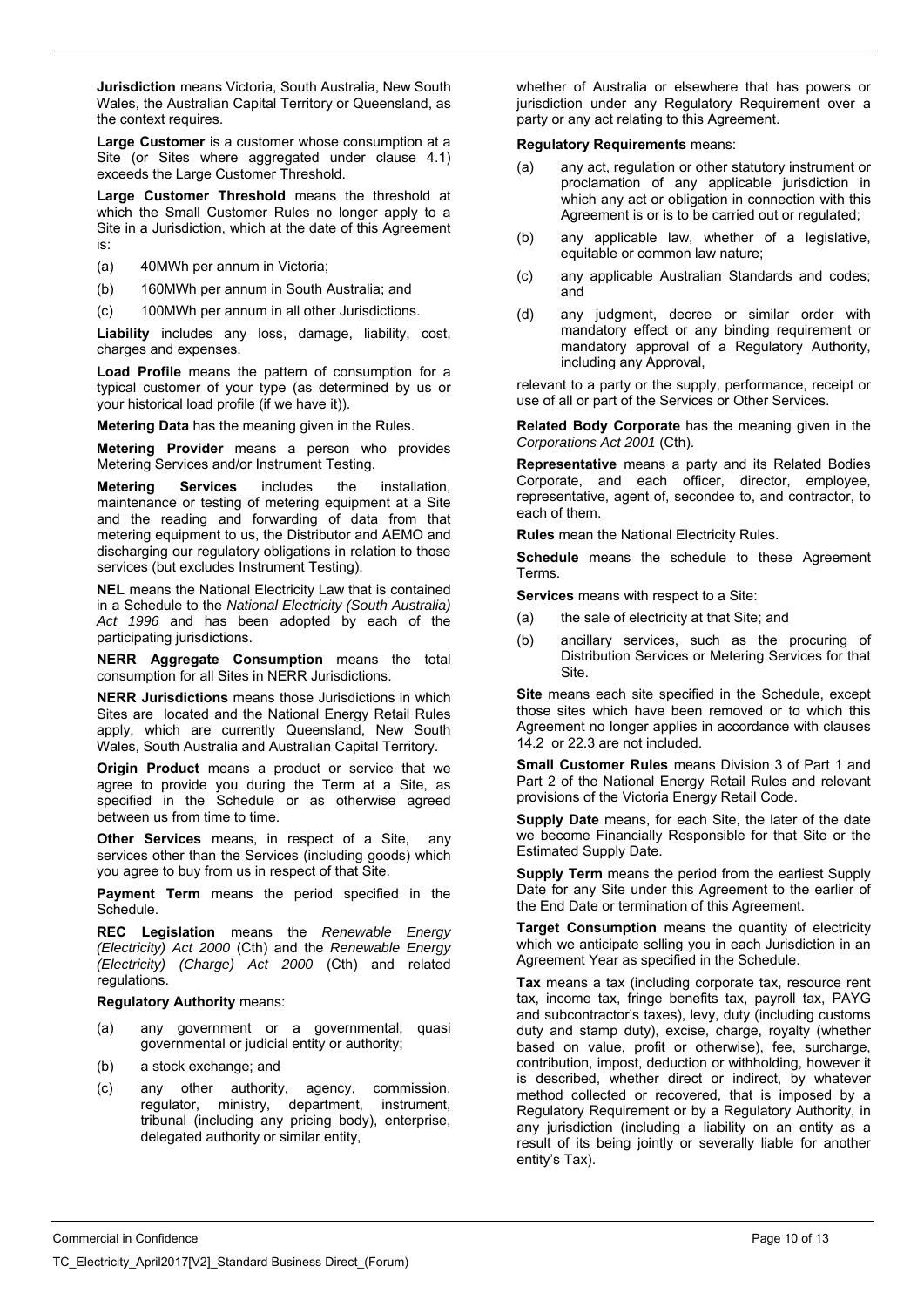**Trust** means the trust identified in the Schedule (if applicable).

**Unconsumed Load** means an amount equal to the target consumption for the Sites affected by the Break Fee Event (calculated by us based on the actual consumption of those sites as a proportion of the relevant Target Consumption), less your actual consumption at those Sites up to the date of the Break Fee Event.

**Validity Date** means the date specified in the Schedule**.** 

**VEET Legislation** means the *Victorian Energy Efficiency Target Act 2007* and related regulations.

**Wilful Default** means with respect to a party:

- (a) any fraud, fraudulent concealment or dishonesty by or on behalf of that party;
- (b) criminal conduct by or on behalf of that party; or
- (c) any breach, act or omission done or omitted to be done by a party or other person acting on behalf of that party with deliberate, knowing or reckless disregard for foreseeable, harmful and avoidable consequences.

#### **39. Interpretation**

- 39.1 Unless otherwise stated:
	- (a) a reference to this Agreement or another document includes any variation or replacement of any of it;
	- (b) the singular includes the plural and vice versa;
	- (c) a reference to a statute, code or other law includes regulations and other instruments or directives under it and consolidations,<br>amendments. re-enactments or amendments, re-enactments or replacements of any of them;
	- (d) a person includes any type of entity or body, whether or not it is incorporated or has a separate legal identity, and any executor, administrator, successor or permitted assigns;
	- (e) a reference to a body (other than a party) which ceases to exist, or whose powers or function are transferred to another body, is a reference to the body which replaces it or substantially succeeds to its powers or functions;
	- (f) specifying anything after the words "include" "including", "for example" or similar expression does not limit what is included;
	- (g) the expression "relating to" and similar grammatical expressions includes arising from, concerning or in connection with (whether directly or indirectly);
	- (h) a reference to a Liability or cost incurred or suffered by us includes Liabilities of our Related Bodies Corporate relating to the relevant matter;
	- (i) a reference to a variation of a Charge includes introducing a new charge; and
	- (j) all amounts in this agreement are expressed on a GST exclusive basis.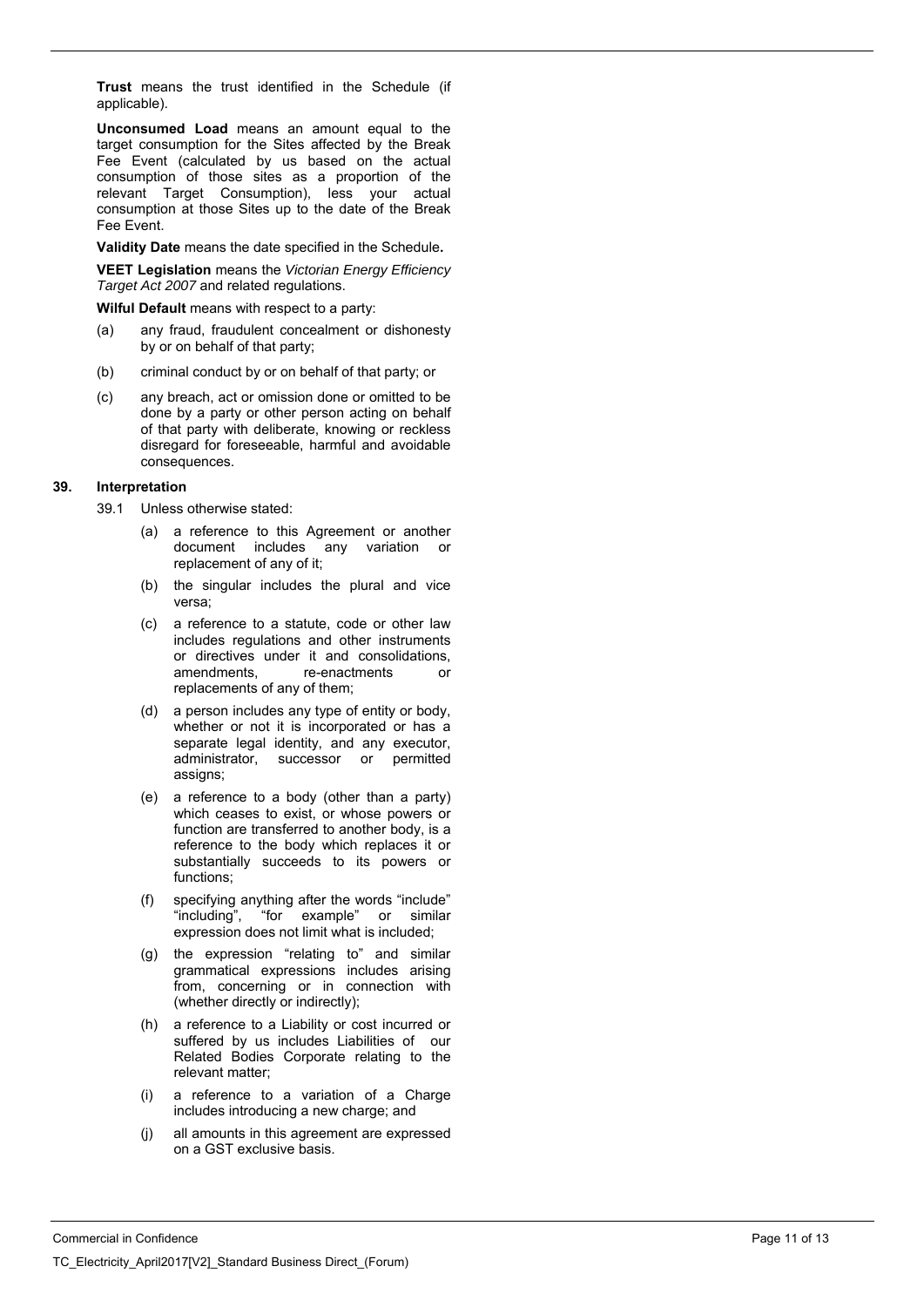### **Annexure 1 Charges**

The Charges include:

- (a) Energy Charges;
- (b) Environmental Charges;
- (c) Network Charges;
- (d) Regulated Charges;
- (e) Charges relating to Metering Services;
- (f) Administration Charge and billing Charges; and
- (g) Break Fee

# **1. ENERGY CHARGE**

**Energy Charge** means the amount you must pay us for your electricity consumption, which is the sum of each Applicable Energy Rate multiplied by the amount of electricity sold to each Site during the Peak Time, Off Peak Time or Shoulder Time (as applicable), except that where you have a Basic Meter the Applicable Energy Rate will always be the Peak Energy Rate.

#### where:

**Applicable Energy Rate** means the Peak Energy Rate, Shoulder Energy Rate and Off Peak Energy Rate (as applicable and each as specified in the Schedule) multiplied by the relevant Loss Factor, except that where you have a Basic Meter the Applicable Energy Rate will always be the Peak Energy Rate.

**Energy Rate** means the Peak Energy Rate, Shoulder Energy Rate and Off Peak Energy Rate (as applicable and each as specified in the Schedule) which are specified in the Schedule.

**Loss Factor** means the relevant transmission and distribution loss factors (determined in accordance with the Rules).

**Off Peak Time** has the meaning specified in the Schedule.

**Peak Time** has the meaning specified in the Schedule.

**Shoulder Time** has the meaning specified in the Schedule.

### **2. ENVIRONMENTAL CHARGE**

**Environmental Charge** means the sum of each Applicable Environmental Rate multiplied by the quantity of electricity sold to each Site in the relevant Jurisdiction.

where:

**Applicable Environmental Rate** means:

- (a) for the EEIS (as defined below), the applicable Environmental Rate; and
- (b) for all other Environmental Products, each applicable Environmental Rate multiplied by the distribution Loss Factor only.

**Environmental Product** means an environmental product or scheme specified below:

| <b>Environmental</b><br><b>Product</b>                                      | Governing<br>Legislation | <b>Relevant</b><br><b>Jurisdiction</b> |
|-----------------------------------------------------------------------------|--------------------------|----------------------------------------|
| <b>Energy Saving</b><br>Certificates (ESCs)                                 | <b>ESS Legislation</b>   | <b>NSW</b>                             |
| <b>Victorian Energy</b><br><b>Efficiency Energy</b><br>Certificates (VEECs) | <b>VEET Legislation</b>  | Victoria                               |
| <b>Energy Efficiency</b>                                                    | <b>Energy Efficiency</b> | <b>ACT</b>                             |

| <b>Improvement Scheme</b><br>(EEIS)                  | (Cost of Living)<br><b>Improvement Act</b><br>2012 |     |
|------------------------------------------------------|----------------------------------------------------|-----|
| Large Scale<br>Generation<br>Certificates (LRECs)    | <b>REC</b> Legislation                             | All |
| Small<br>Scale<br>Technology<br>Certificates (SRECs) |                                                    |     |

#### **Environmental Rate** means:

- (a) the rate for the relevant Environmental Product specified in the Schedule (as varied from time to time under this Agreement); or
- (b) if no rate is specified in the Schedule for that Environmental Product, a rate determined by us based on our reasonable forecast of the market price for that product or scheme and our obligations under the governing legislation for that product (as varied from time to time under this Agreement).

# **3. NETWORK CHARGE**

**Network Charge** is an amount equal to the costs charged by the Distributor and/or transmission service provider to us in relation to you or your Site.

### **4. REGULATED CHARGE**

**Regulated Charge** is the amount payable by us to a Rules Agency (including our market participant fees and ancillary services fees) which will be passed on to you by us based on a fair and reasonable proportion of such costs so incurred by us as between our customers. Even if the amount payable by us is negative (for example, where the Export Electricity Annexure applies), the Regulated Charge will not be payable by us to you.

where:

**Rules Agency** means the Australian Energy Market Commission, Australian Energy Regulator, AEMO or any other entity that administers, or performs any function, under the Rules.

### **5. CHARGES RELATING TO METERING SERVICES**

**Instrument Testing Charge** means the charge as specified in the Schedule or if not specified in the Schedule, an amount determined by us based on our reasonable estimate of our costs relating to Instrument Testing across our customers.

**Metering Charge** means the annual amount specified in the Schedule, or varied by us under clause 20.4, calculated as a daily amount which is payable monthly and any other costs charged by the Metering Provider to us in relation to you or your Site.

**Metering Compliance Charge** means amounts, which we are charged or we incur, other than an amount included under another Charge, in connection with meeting our metering obligations under the Regulatory Requirements as well as our reasonable administrative costs.

**Supplementary Metering Charge** means the annual amount specified in the Schedule which is payable monthly where you have a DMA for a Site and we have accepted that DMA in accordance with clause 20.2.

**VAS Charge** means the charge for value added services set out in your Direct Metering Agreement.

**6. ADMINISTRATION CHARGE AND BILLING CHARGES**